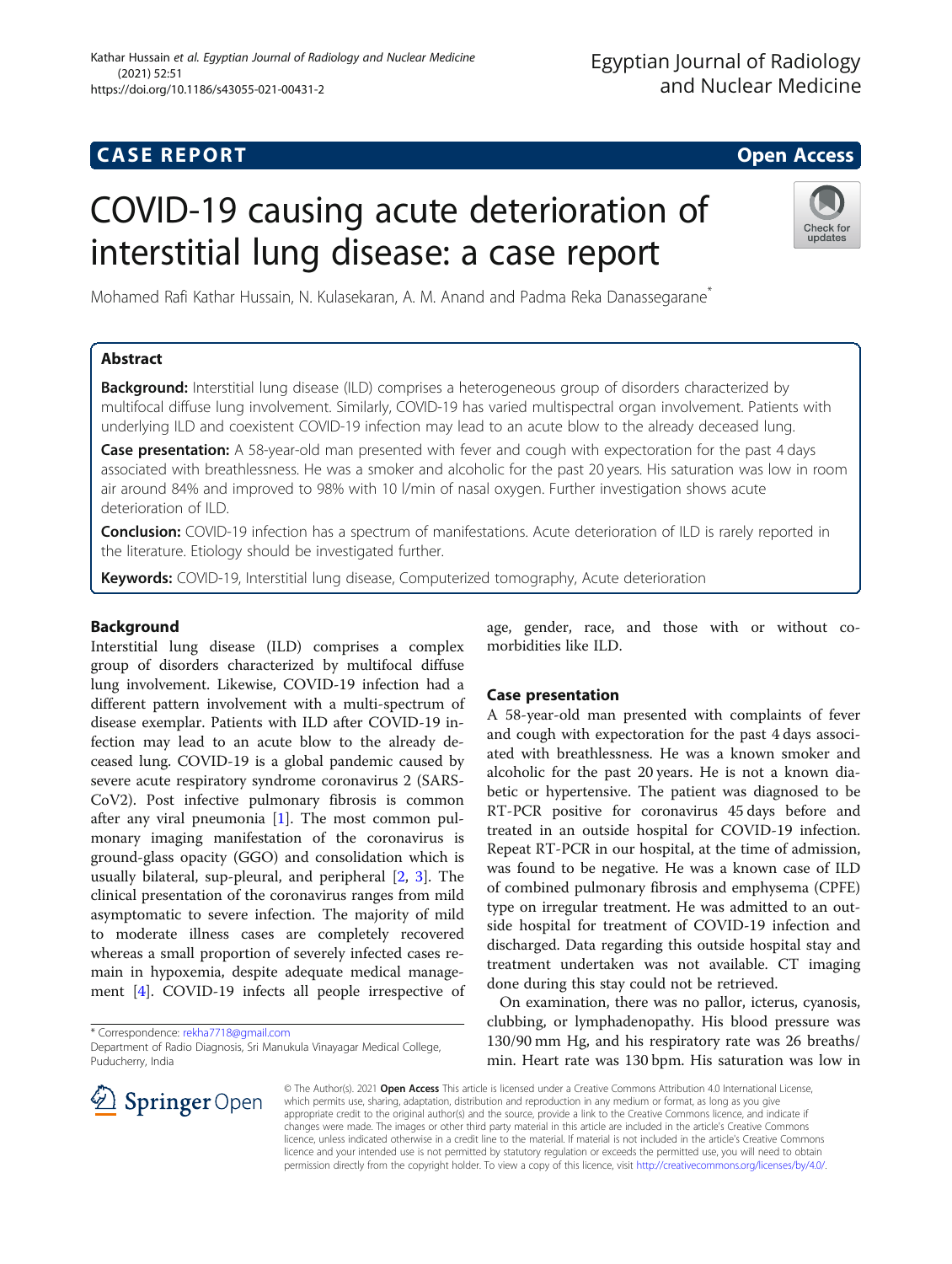room air around 84% and improved to 98% with 10 l/ min of nasal oxygen. Lab parameters reveal normal random blood glucose. Serum urea and blood creatinine were within normal limits. The total count was reduced to 3000 indicating leukocytopenia. His eosinophil counts were within normal limits.

On admission, HRCT thorax was done and showed diffuse interstitial thickening and ground-glass opacities in bilateral lung parenchyma associated with diffuse emphysematous changes and bullae predominantly in the bilateral upper lobes, consistent with interstitial lung disease (Fig. 1). The patient was started on oral methylprednisolone. Despite adequate medical management, the patient was persistently dependent on oxygen supplementation with continuing symptoms. His stool examination revealed Strongyloides infection, and hence he was administered with two doses of 12 mg ivermectin. Pulmonary Strongyloides was not suspected because the blood eosinophil count was within normal limits. Treatment continued along with the oxygen supplementation for ILD.

Repeat CT thorax after a month showed a marked increase in emphysematous and bullous changes in the bilateral upper lobes when compared to the previous CT (Fig. [2](#page-2-0)). There were also bilateral subpleural fibrotic bands are seen in the basal segments of the bilateral lower lobes. Because of post-COVID-19 pulmonary fibrosis, he was started on pirfenidone. The patient showed mild improvement over the next few days and was discharged home requiring 4 l/min of oxygen supplementation. And the patient was asked to have strict follow-up and close monitoring.

One week after discharge, the patient was again rehospitalized due to worsening dyspnea and increased cough. Chest radiographs was done and showed serial significant progression of emphysematous changes (Fig. [3](#page-2-0)). The patient was again started on methylprednisolone for flaring up of interstitial lung disease. Despite starting on steroids and with 10 l/min of nasal oxygen, his condition worsened and ultimately requiring non-invasive ventilation and hence transferred to medical ICU for vigorous monitoring. Although many factors like smoking and alcohol can also cause acute deterioration of ILD, in the present clinical contest of recent COVID-19 infection, all other factors are excluded. He has been diagnosed as a case of a post-COVID-19 acute deterioration of ILD. At the time of writing this article, the patient was in ICU under oxygen support.

#### **Discussion**

The acute stage of lung infection in COVID-19 presents with ground glass opacities whereas the late-stage manifest as crazy pavy patterns and subpleural peripheral fibrotic bands. Some COVID-19 infection leading to progressive fibrotic lung disease was also reported in the literature. Anti-fibrotic drugs like pirfenidone and nintedanib in some cases had been proven to be beneficial [[5\]](#page-3-0). The pathogenesis of post-viral pulmonary fibrosis is most likely due to the release of matrix metalloproteinase causing epithelial and endothelial injury [\[6\]](#page-3-0). Vascular endothelial growth factor, interleukin-6, and TNF- alpha are also being implicated in pulmonary fibrosis [\[7](#page-3-0)]. There are many etiologies for lung fibrosis; one of the causes is interstitial lung disease (ILD).

ILD is a heterogeneous group of disorders that are classified into four types: (a) ILD with a known cause like rheumatoid arthritis, asbestosis, connective tissue disorders, and hypersensitive pneumonitis; (b) idiopathic interstitial pneumonia (IIP) like idiopathic pulmonary fibrosis, nonspecific interstitial pneumonia (NSIP), respiratory bronchiolitis associated ILD (RB-ILD), desquamative interstitial pneumonia (DIP), and acute interstitial pneumonia; (c) granulomatous ILD—sarcoidosis and silicosis; and (d) others include Langerhans cell histiocytosis (LCH) and lymphangioleiomyomatosis [\[8](#page-3-0)]. The common patterns of findings in ILD include a combination of reticulation, ground-glass opacities, honeycombing, traction bronchiectasis, nodules, and thickening of interlobular septa [\[9\]](#page-3-0).



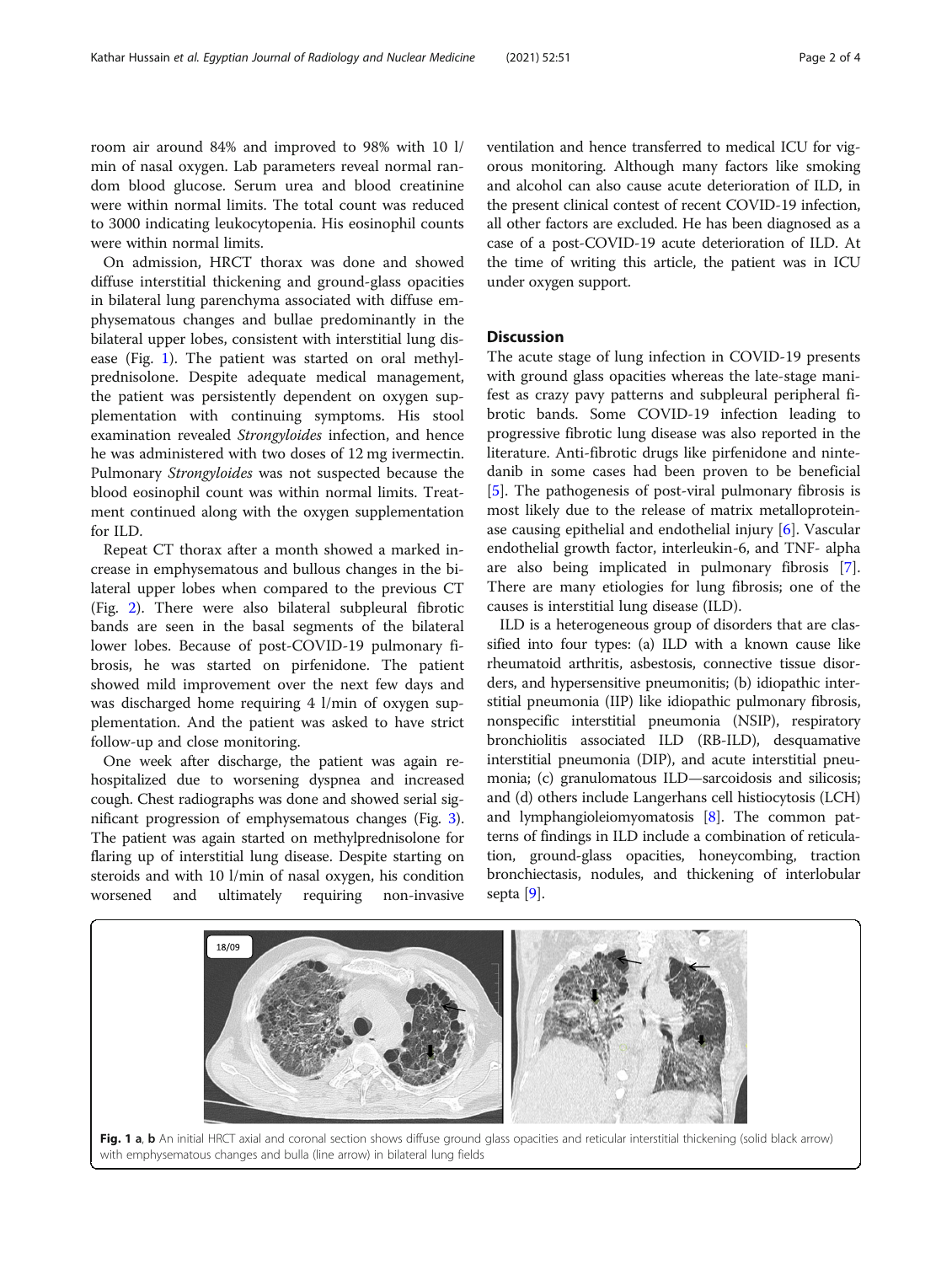<span id="page-2-0"></span>

The most common idiopathic interstitial pneumonia includes usual interstitial pneumonia (UIP) and NSIP. UIP has typical findings of reticulation, bilateral subpleural symmetrical basal distribution of honeycombing [[10](#page-3-0)]. The key finding in NSIP includes bilateral symmetrical ground-glass opacities in lower lobe predominance with subpleural sparing. Overtime, GGO can be replaced by reticulation [\[11\]](#page-3-0). The cardinal features of RB-ILD include centrilobular nodules, GGO, and smooth thickening of interlobular septa, distributed in the upper lobes. The imaging features of desquamative interstitial pneumonia are GGO in the mid and lower zones [[8\]](#page-3-0). Smoking-related ILD includes RB-ILD, LCH, DIP, and combined pulmonary fibrosis with emphysema (CPFE). CPFE is characterized by the co-existence of UIP/NSIP with emphysema in smokers. The emphysematous changes in CPFE are often predominant in the upper zone.

The co-existence of interstitial lung disease and COVID-19 has been reported, and it has been postulated that patients with COVID-19 have an increased risk for developing interstitial lung disease [\[12\]](#page-3-0). In patients with preexisting ILD, COVID-19 infection has led to acute exacerbation of underlying ILD. The criteria for ILD exacerbation include subacute worsening of dyspnea and hypoxemia, new pulmonary infiltrates on imaging, and absence of pulmonary emboli, cardiac failure, and other non-pulmonary causes. Surgeries, aspiration of gastric contents, infection, and other factors have also been postulated for ILD exacerbation [\[13](#page-3-0)].

ILD renders the host susceptible to viral infection, although the exact etiology is unknown  $[14]$ . ILD exacerbation has the worst prognosis [\[15](#page-3-0)]. Patients with ILD exacerbation are treated with corticosteroids/other immunosuppressants. It was presumed that if the steroid is given to patients with COVID-19, it decreases the resistance against the virus [\[13\]](#page-3-0). To date, there are no clear data to support this fact. A recent study postulated that steroids were likely to be safe and beneficial in patients with severe respiratory disease [[16\]](#page-3-0). In a case-control study by Esposito et al., patients with ILD in advanced age has increased the odds of the worse outcome in COVID-19 patients with underlying ILD [\[17\]](#page-3-0).

## Conclusion

In this current pandemic scenario, COVID-19 is causing major mortality and morbidity in the entire world. COVID-19 infection in the preexisting ILD patient causes acute aggravation of lung changes in imaging and clinical deterioration. And this needed further research. ILD is the chronic lung condition of the variable progressive poor prognosis. COVID-19 infection on ILD patients is like whipping the already tired horse which will unquestionably lead to increased mortality and morbidity.



Fig. 3 a-d Consecutive chest x-ray PA view shows progressive increase in lucencies in the right hemithorax (white arrow) with fibrotic changes (black arrow) and mediastinal shift towards the left